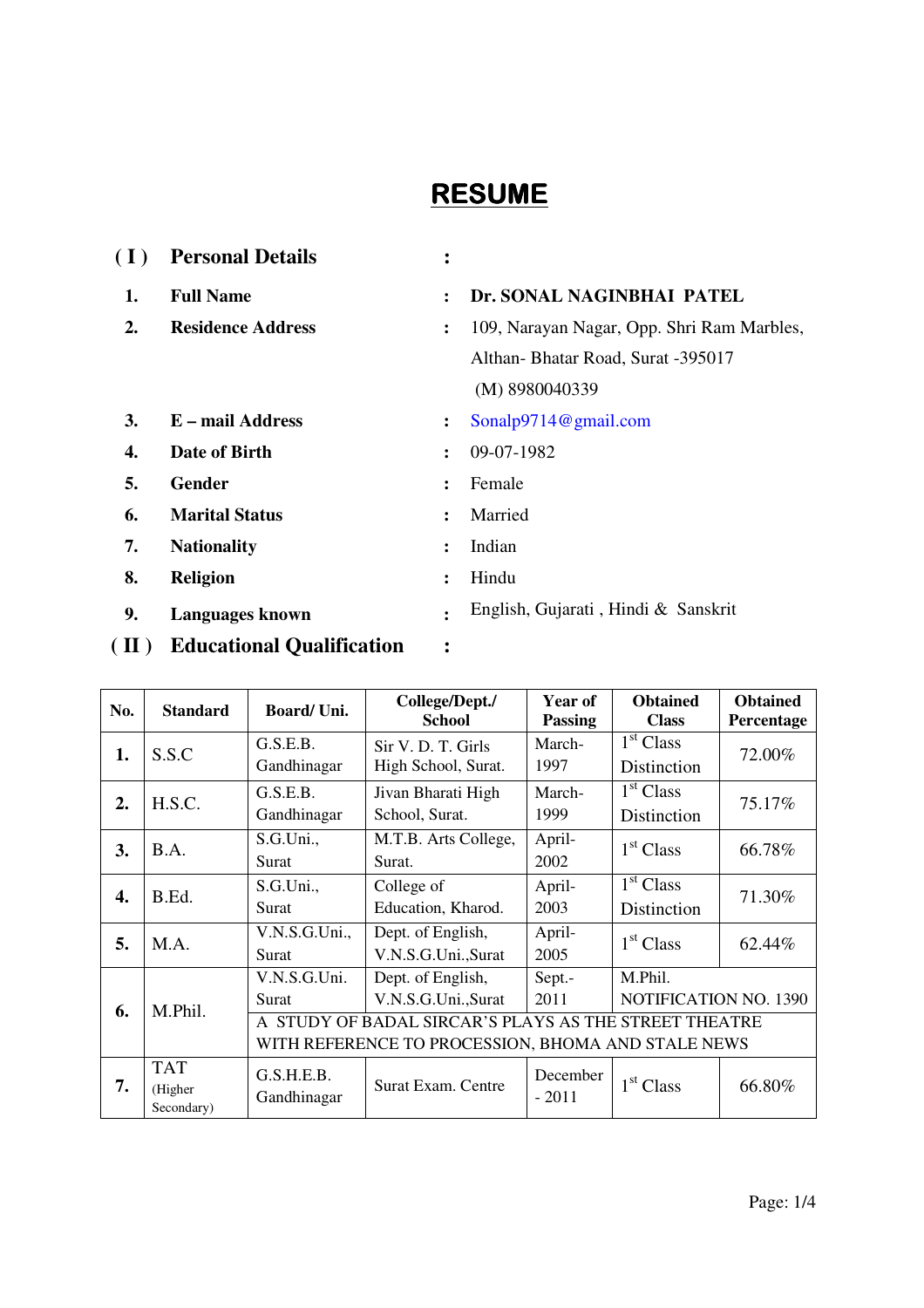| Ph.D.       | V.N.S.G.Uni.<br>Surat                                                                                   | Dept. of English,<br>V.N.S.G.Uni.,Surat | September<br>$-2017$ | Ph.D.<br><b>NOTIFICATION NO. 2093</b> |        |
|-------------|---------------------------------------------------------------------------------------------------------|-----------------------------------------|----------------------|---------------------------------------|--------|
|             | A CRITICAL STUDY OF BADAL CIRCAR'S CONCEPT OF THE<br>THIRD THEATRE WITH REFERENCE TO HIS DRAMATIC WORKS |                                         |                      |                                       |        |
| <b>HMAT</b> | S.E.B.<br>Gandhinagar                                                                                   | Ahmedabad Exam.<br>Centre               | October-<br>2017     | 2 <sup>nd</sup> Class                 | 54.00% |

## **( III) Additional Qualification :**

| No. | <b>Certificate</b>     | <b>Centre</b>                                     | Year              |
|-----|------------------------|---------------------------------------------------|-------------------|
| 1.  | G.C.C Typing/ 40 W.P.M | G.S.E.B. Ahmedabad                                | 1997              |
| 2.  | <b>Computer Course</b> | Arrow-up Computer<br>(Central Government SC)      | February $-2006$  |
| 3.  | <b>CCC-BAOU</b>        | Dr. Baba Saheb Ambedkar<br>Open Uni. Ahmedabad    | October-2007      |
| 4.  | <b>SCOPE</b>           | <b>SCOPE GUJARAT</b><br><b>Surat Exam. Centre</b> | $February - 2010$ |
| 5.  | <b>CCC</b>             | GTU, Ahmedabad Exam.<br>Centre                    | January - $2015$  |

### **( IV ) Experience :**

|    | I have worked as a Lecturer in Shree Saraswati Hindi Mahavidyalaya, Piplod, Surat for |
|----|---------------------------------------------------------------------------------------|
|    | a year.                                                                               |
|    | At present, I am working as Assistant Teacher of English in Granted School K. M.      |
|    | Jariwala English Medium Girls' High School, Surat since 2006.                         |
| 3. | I have worked as an Examiner in S.S.C. Board Examination from 2006 to 2012.           |
|    | I have worked as a Moderator in S.S.C. Board Examination from 2013 to 2020.           |

## **( V ) Article/ Reaserch paper :**

| Sr.<br>N <sub>0</sub> | Article/<br><b>Of</b><br><b>Name</b><br><b>Reaserch paper</b>   | <b>Name</b><br>of Journal | Whether<br>peer<br>reviewed<br><b>UGC</b><br><sub>or</sub><br><b>listed</b> | &<br><b>Month</b><br><b>Of</b><br>Year<br><b>Publication</b> | <b>ISBN/ISSN</b><br>No. |
|-----------------------|-----------------------------------------------------------------|---------------------------|-----------------------------------------------------------------------------|--------------------------------------------------------------|-------------------------|
|                       | "Badal Sircar's Procession:   Printing<br>The Embodiment of the | Reviewed<br>Peer          | Area: UGC listed                                                            | 12/2015                                                      | 2394-5303               |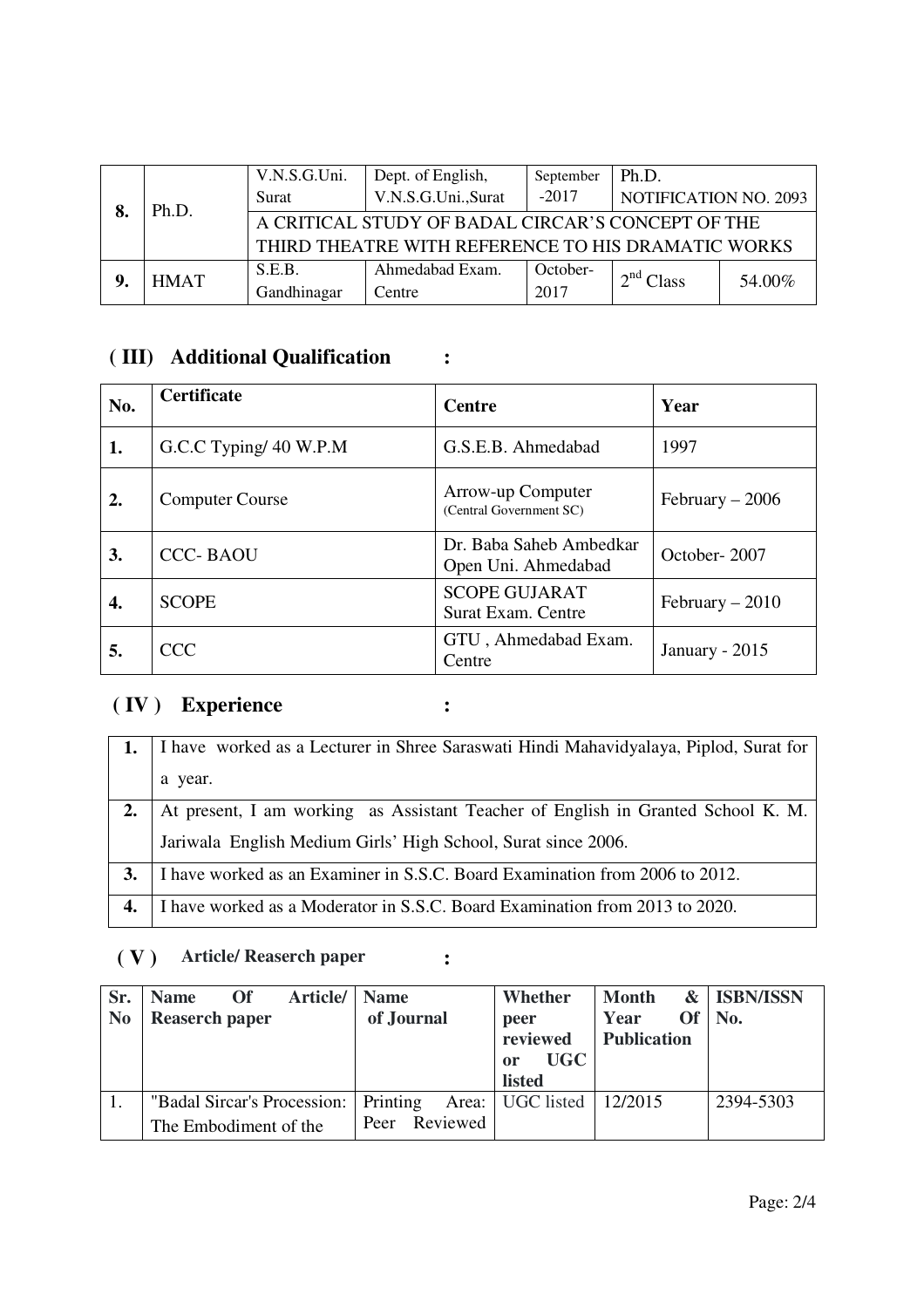| 2.               | Agony of the Suffering<br><b>Masses of Calcutta"</b><br>"Unmasking the Media to<br>the Mass: A Satirical<br>Analysis of Badal Sircar's<br>Scandal in Fairyland" | International<br>Refereed<br>Research<br>Journal<br>Vidyawarta:<br>Peer Reviewed<br>International<br>Refereed<br>Research<br>Journal | Peer<br>refered | 07/2019 | 2319-9318 |
|------------------|-----------------------------------------------------------------------------------------------------------------------------------------------------------------|--------------------------------------------------------------------------------------------------------------------------------------|-----------------|---------|-----------|
| 3.               | "Fantasy Dealing with<br>Facts: Manifestation of<br>Society in Badal Sircar's<br>Beyond the Land of<br>Hattamala"                                               | Printing Area:<br>Peer Reviewed<br>International<br>Refereed<br>Research<br>Journal                                                  | Peer<br>refered | 09/2019 | 2394-5303 |
| $\overline{4}$ . | "BYOD (Bring Your Own<br>Device): An Unusual<br>Approach In English<br>Language Teaching"                                                                       | Journal of<br>Youngish<br>Teacher's<br>Interaction<br>Forum                                                                          | Peer<br>refered | 04/2019 | 2395-6437 |
| 5 <sub>1</sub>   | "Theatre of Streets: Some<br>Features"                                                                                                                          | Printing Area:<br>Peer Reviewed<br>International<br>Refereed<br>Research<br>Journal                                                  | Peer<br>refered | 05/2020 | 2394-5303 |

### **(VI ) Seminars and Conferences :**

- **1.** I have attended a NATIONAL WORKSHOP on TEACHER DEVELOPMENT CHALLENGES AND OPPORTUNITIES, organized by ELT@I Teacher Development SIG and ELT@I Surat chapter in association with Z.F.Wadia Womes, College and N.K. Jahota College of Commerce,Surat. 2005.
- **2.** I have attented a NATIONAL SEMINAR on Translation Studies jointly organized by the Department of English, Veer Narmad South Gujarat University , Surat and Central Institute of Indian Languages, Mysore.